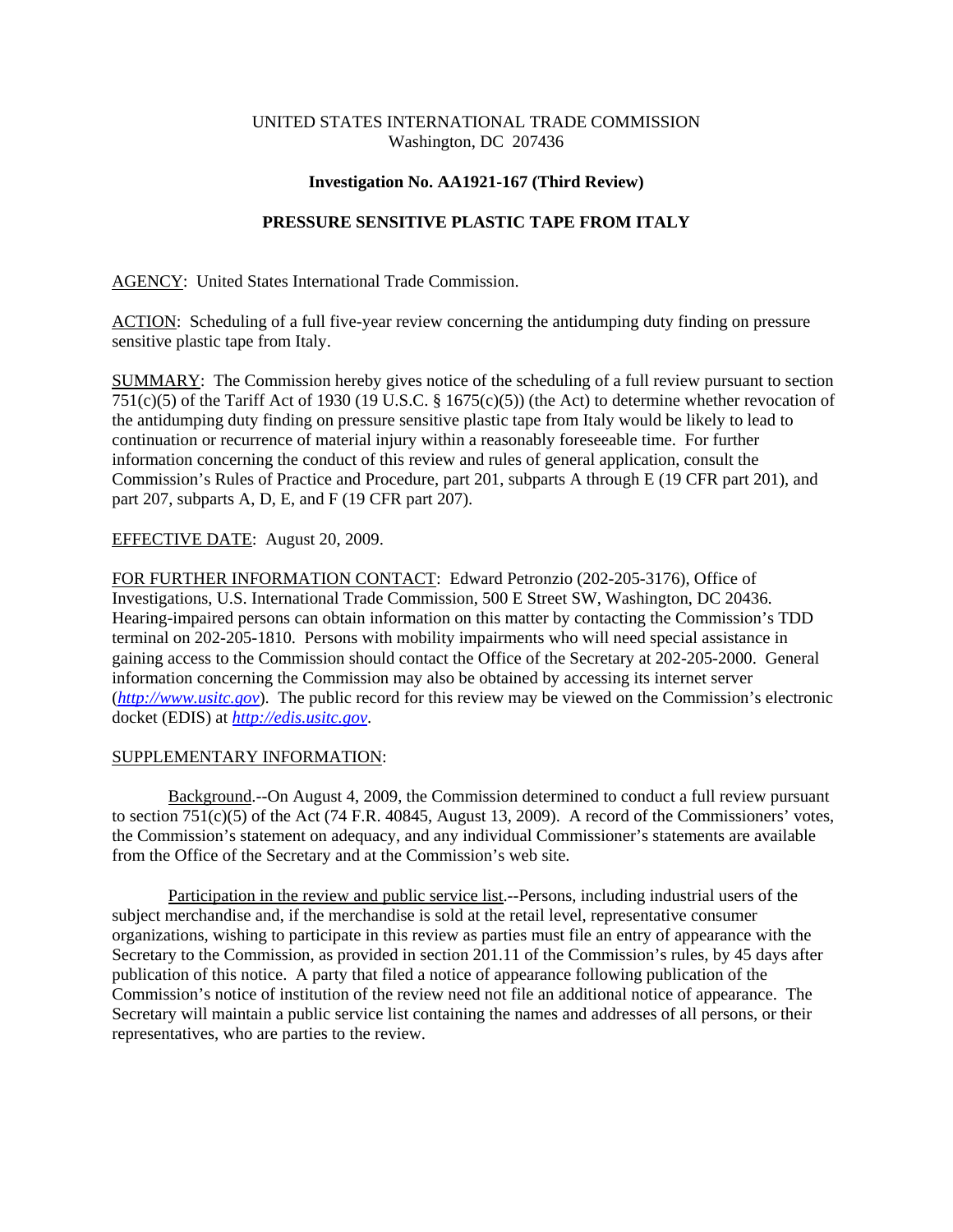Limited disclosure of business proprietary information (BPI) under an administrative protective order (APO) and BPI service list.--Pursuant to section 207.7(a) of the Commission's rules, the Secretary will make BPI gathered in this review available to authorized applicants under the APO issued in the review, provided that the application is made by 45 days after publication of this notice. Authorized applicants must represent interested parties, as defined by 19 U.S.C. § 1677(9), who are parties to the review. A party granted access to BPI following publication of the Commission's notice of institution of the review need not reapply for such access. A separate service list will be maintained by the Secretary for those parties authorized to receive BPI under the APO.

Staff report.--The prehearing staff report in the review will be placed in the nonpublic record on December 21, 2009, and a public version will be issued thereafter, pursuant to section 207.64 of the Commission's rules.

Hearing.--The Commission will hold a hearing in connection with the review beginning at 9:30 a.m. on January 14, 2010, at the U.S. International Trade Commission Building. Requests to appear at the hearing should be filed in writing with the Secretary to the Commission on or before January 8, 2010. A nonparty who has testimony that may aid the Commission's deliberations may request permission to present a short statement at the hearing. All parties and nonparties desiring to appear at the hearing and make oral presentations should attend a prehearing conference to be held at 9:30 a.m. on January 11, 2010, at the U.S. International Trade Commission Building. Oral testimony and written materials to be submitted at the public hearing are governed by sections  $201.6(b)(2)$ ,  $201.13(f)$ ,  $207.24$ , and  $207.66$  of the Commission's rules. Parties must submit any request to present a portion of their hearing testimony in camera no later than 7 business days prior to the date of the hearing.

Written submissions.--Each party to the review may submit a prehearing brief to the Commission. Prehearing briefs must conform with the provisions of section 207.65 of the Commission's rules; the deadline for filing is January 5, 2010. Parties may also file written testimony in connection with their presentation at the hearing, as provided in section 207.24 of the Commission's rules, and posthearing briefs, which must conform with the provisions of section 207.67 of the Commission's rules. The deadline for filing posthearing briefs is January 25, 2010; witness testimony must be filed no later than three days before the hearing. In addition, any person who has not entered an appearance as a party to the review may submit a written statement of information pertinent to the subject of the review on or before January 25, 2010. On February 12, 2010, the Commission will make available to parties all information on which they have not had an opportunity to comment. Parties may submit final comments on this information on or before February 16, 2010, but such final comments must not contain new factual information and must otherwise comply with section 207.68 of the Commission's rules. All written submissions must conform with the provisions of section 201.8 of the Commission's rules; any submissions that contain BPI must also conform with the requirements of sections 201.6, 207.3, and 207.7 of the Commission's rules. The Commission's rules do not authorize filing of submissions with the Secretary by facsimile or electronic means, except to the extent permitted by section 201.8 of the Commission's rules, as amended, 67 Fed. Reg. 68036 (November 8, 2002). Even where electronic filing of a document is permitted, certain documents must also be filed in paper form, as specified in II (C) of the Commission's Handbook on Electronic Filing Procedures, 67 Fed. Reg. 68168, 68173 (November 8, 2002).

Additional written submissions to the Commission, including requests pursuant to section 201.12 of the Commission's rules, shall not be accepted unless good cause is shown for accepting such submissions, or unless the submission is pursuant to a specific request by a Commissioner or Commission staff.